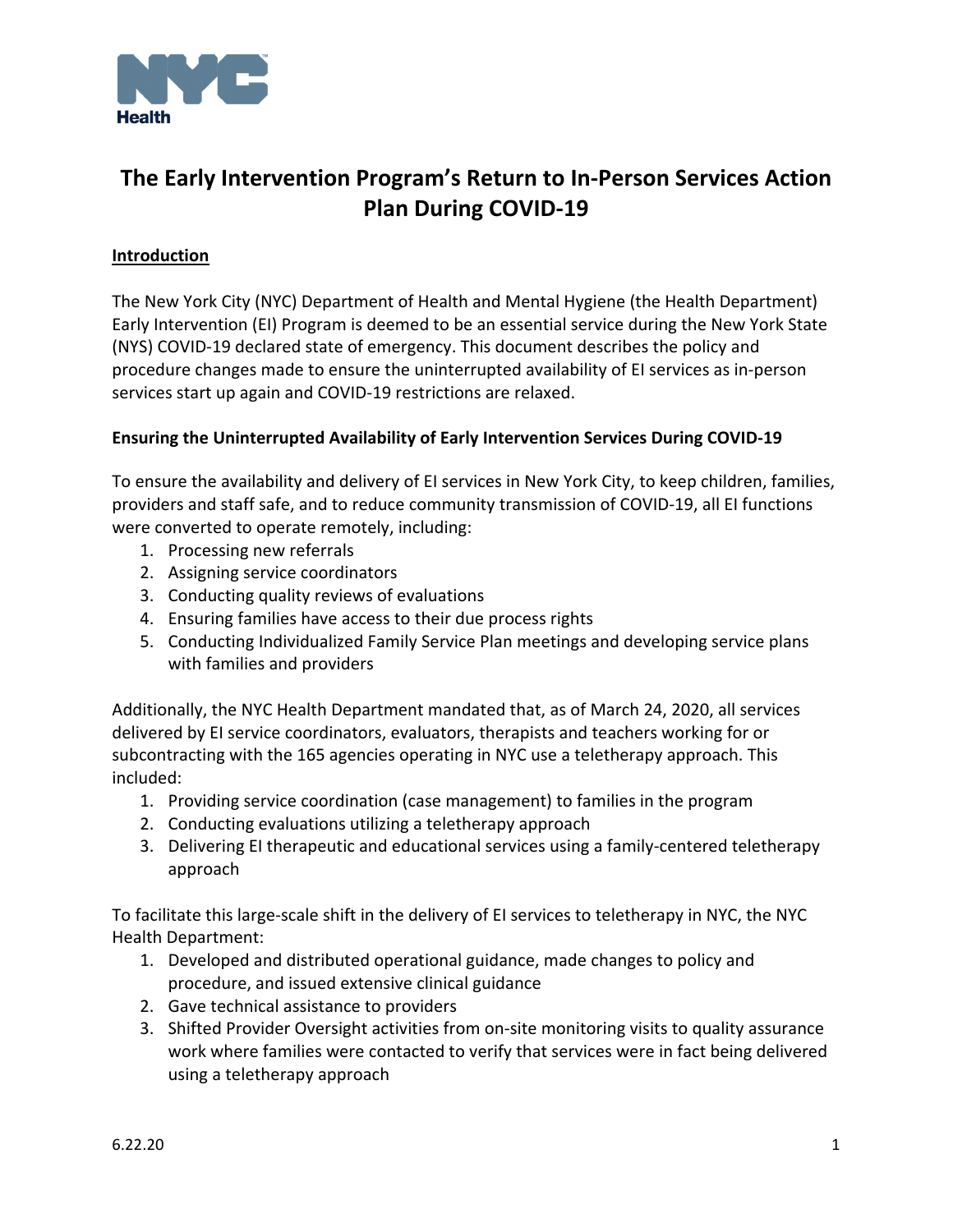The NYC Health Department is developing an evaluation plan to assess the benefits associated with teletherapy services for families and providers. This assessment aims at identifying the resources, training and quality assurance needed to make teletherapy services and evaluations a long‐term option.

The NYC Health Department also took steps to address the needs of children aging out of the Early Intervention Program between March 13 and June 30, 2020, by continuing EI service delivery without an eligibility determination for the Department of Education Committee on Preschool Special Education. This helped make sure children could be transitioned from one system to the other without gaps in service.

### **How to Resume In‐Person Service Delivery After the COVID‐19 Restrictions Are Relaxed**

Note: This timeline and approach is subject to change based on local health metrics and updated guidance from NYC, NYS, or the Centers for Disease Control and Prevention (CDC).

### **I. Continued Availability of Teletherapy Services**

To ensure the continued reduction in COVID‐19 cases, teletherapy will remain an option and be the preferred method of service delivery in the NYC EI Program.

- 1. All providers (service coordinators, evaluators, therapists and teachers) and NYC Health Department staff are required to discuss the benefits of teletherapy with all families in the EI Program.
- 2. Teletherapy approaches help slow the spread of COVID‐19. Research shows that teletherapy:
	- a. Provides greater scheduling flexibility for parents
	- b. Is as effective as in‐person therapy
	- c. Increases positive child outcomes
	- d. Increases parent engagement, self‐efficacy and empowerment

### **II. Reintroduction of In‐Person Services**

This approach is based on the NY Forward phases that are being used by NYS to reopen businesses. Please refer to forward.ny.gov for additional information.

- 1. NY Forward Phase 1: Teletherapy Only
- 2. NY Forward Phase 2: Limited Assistive Technology Visits
	- a. One‐time individual facility‐based visit for the purpose of conducting hearing tests and evaluations to determine the specific assistive technology device that a child needs.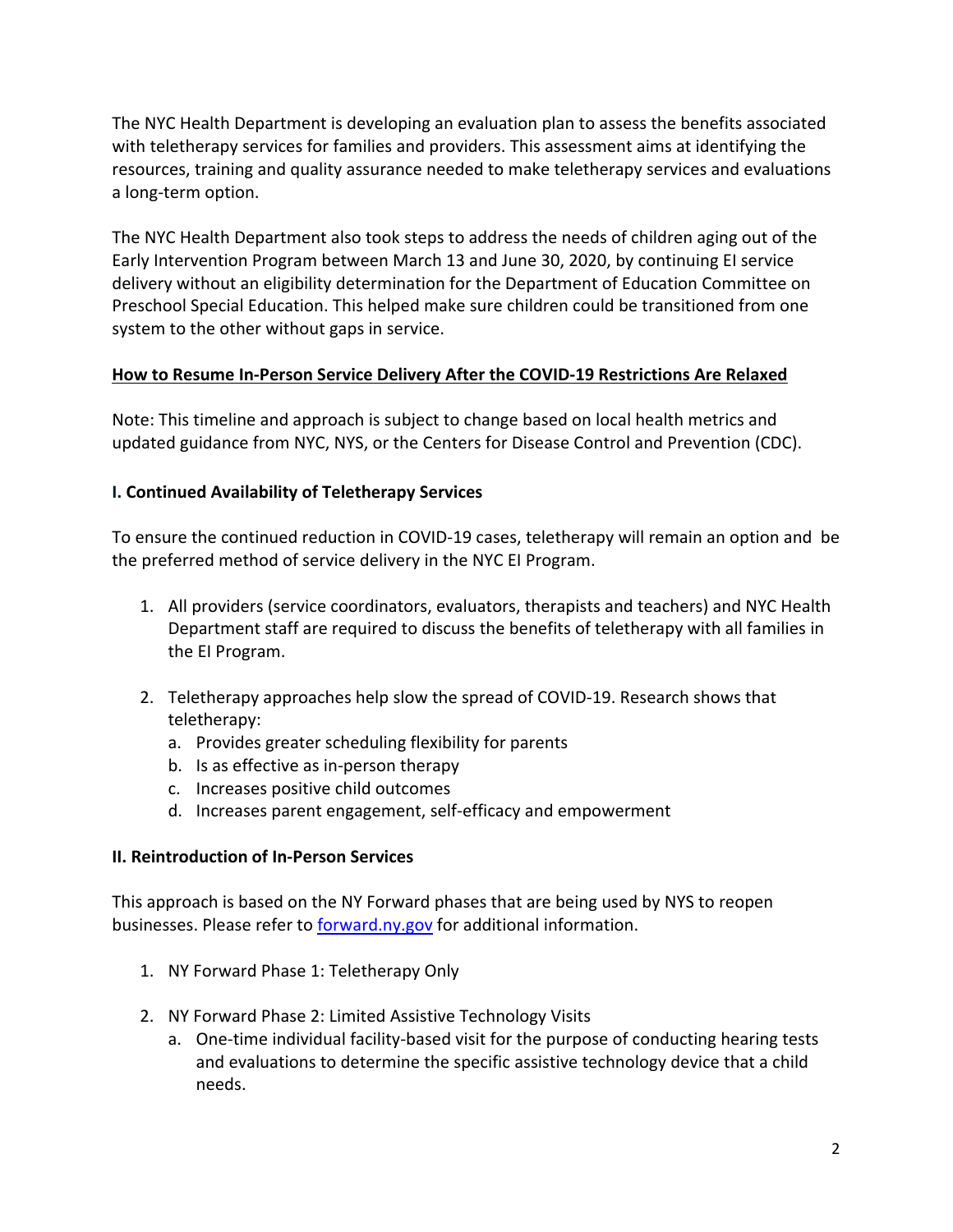- b. One‐time home‐based or facility‐based visit for the purpose of fitting a child for assistive technology or for assembly of an assistive technology device.
	- i. When NYC enters NY Forward Phase 2, Service Coordinators should contact each family on their caseload based on the child's service plan to inform families that one-time home-based or facility-based visit for the purpose of fitting a child for assistive technology or for assembly of an assistive technology device are now available.
	- ii. Service Coordinators should review with families the information in the form titled **NYC Health Department Resuming or Initiating In‐Person Early Intervention Services During COVID‐19** and obtain parent consent.
- 3. NY Forward Phase 3: The following forms of in‐person service delivery:
	- a. Home‐based or community‐based EI services
	- b. Multidisciplinary evaluations to establish eligibility for the Program
	- c. Supplemental evaluations after eligibility has been established
	- d. Individual facility‐based services

At the start of NY Forward Phase 3, EI Service Coordinators are required to:

- i. Notify all families newly referred to the EI Program that:
	- EI services are delivered using a teletherapy approach to the maximum extent possible.
	- While EI services and evaluations are now available to be delivered in the home, parents are required to sign a consent and follow specialized protocols to ensure the health and safety of everyone in the household during the provision of EI services and evaluations, as required by the NYC Health Department.
		- o All meetings between families and Service Coordinators will be conducted via teleconference or videoconference.
		- o All Individualized Family Service Plan (IFSP) meetings will be conducted via teleconference or videoconference until NY Forward Phase 4 this timeline is subject to change based on local health metrics.
- ii. Service Coordinators should review with families the information in the form titled **NYC Health Department Resuming or Initiating In‐Person Early Intervention Services During COVID‐19**.
- iii. When NYC enters NY Forward Phase 3, Service Coordinators should contact each family on their caseload to inform them that:
	- In-person service delivery is now available as a service modality for home‐based and community‐based services, individual facility‐based services, and EI evaluations.
	- Teletherapy is still the preferred mode of service delivery to keep children, families and providers safe.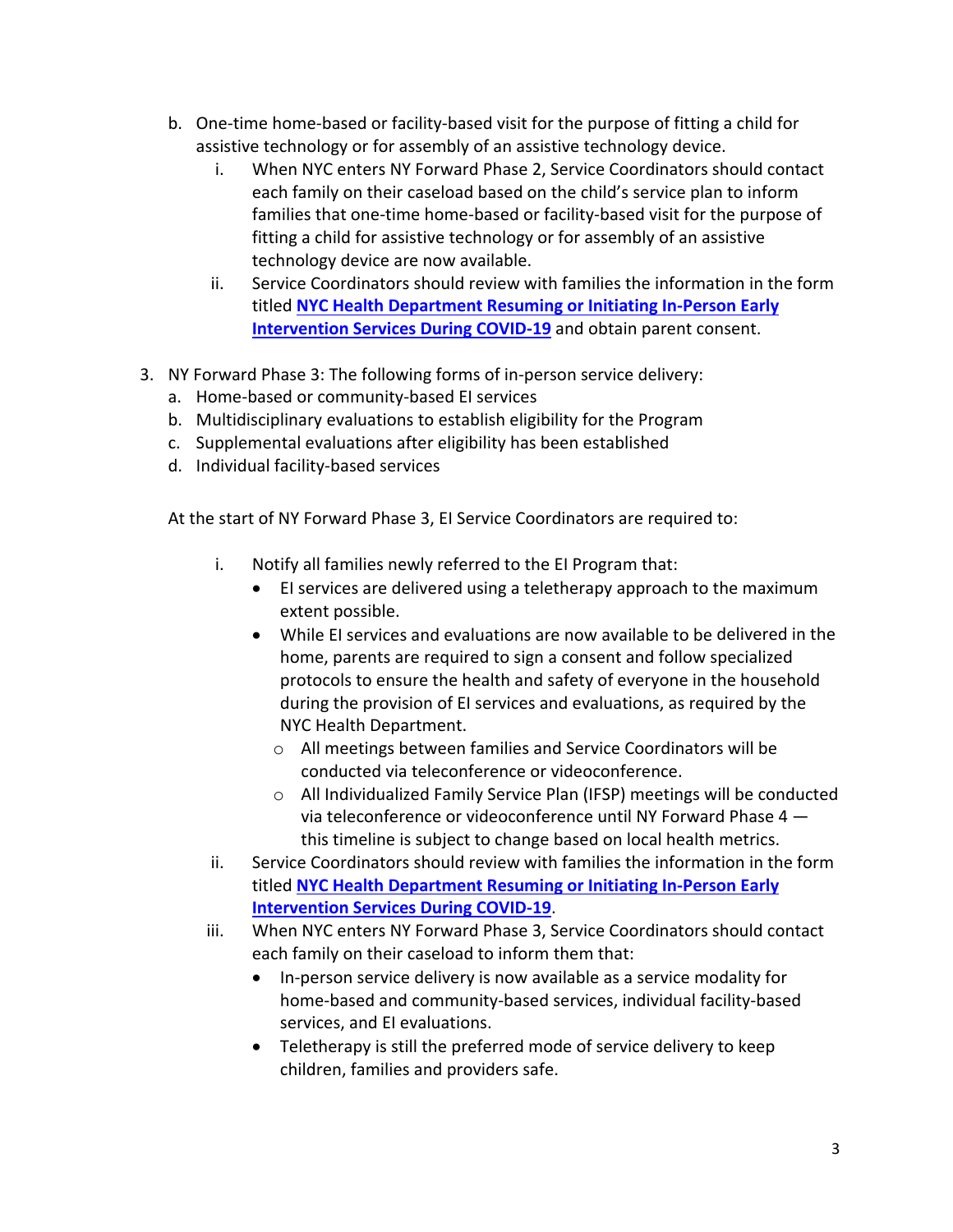- iv. If a family would like to resume some or all of their in‐person home‐based or community‐based services:
	- 1. Service Coordinators are required to discuss the benefits of continuing teletherapy services in the EI Program, including that:
		- o Use of teletherapy helps slow the spread of COVID‐19
		- o Research shows that teletherapy:
			- **Provides greater scheduling flexibility for parents**
			- Is as effective as in-person therapy
			- Increases positive child outcomes
			- Increases reports of parent engagement, self-efficacy and empowerment
	- Service Coordinators should review with families the information in the form titled **NYC Health Department Resuming or Initiating In‐Person Early Intervention Services During COVID‐19** and obtain parent and guardian consent to initiate or resume in‐person services.
		- o Consent must be obtained before the first day of in‐person service delivery.
		- o Obtaining consent on this form is subject to the same email or text work‐around that has been used in NYC during COVID‐19 for other consent forms.
	- Service Coordinators will continue to be required to obtain parent and guardian signature on the Consent for the Use of Telehealth During the Declared State of Emergency for COVID‐19 form to allow for flexibility in service delivery approach in cases where a member of the household or the treating team gets sick, or the parent and treating team is interested in keeping the option to shift back to teletherapy without any interruption in services.
	- The consent form must be attached to the child's integrated case in the New York Early Intervention System (NYEIS).

Also upon the start of NY Forward Phase 3, agencies are required to prioritize restaffing of cases to in‐person services as follows:

- i. To families who opted to pause all EI services due to COVID‐19.
	- If those families still do not want services after the in-person option becomes available, the Service Coordinator should initiate closure procedures as required by the New York City Early Intervention Policy and Procedure Manual Policy 6‐J: Case Closure.
- ii. To families who were unable to receive teletherapy services for any reason
- iii. To children and families who may benefit from in‐person services due to their unique individualized needs.

Initiation of services in the above three scenarios is subject to the New York City Early Intervntion Policy and Procedure Manual Policy 6‐A: Start Date of Services in which services must start within 30 calendar days of the date that the individualized family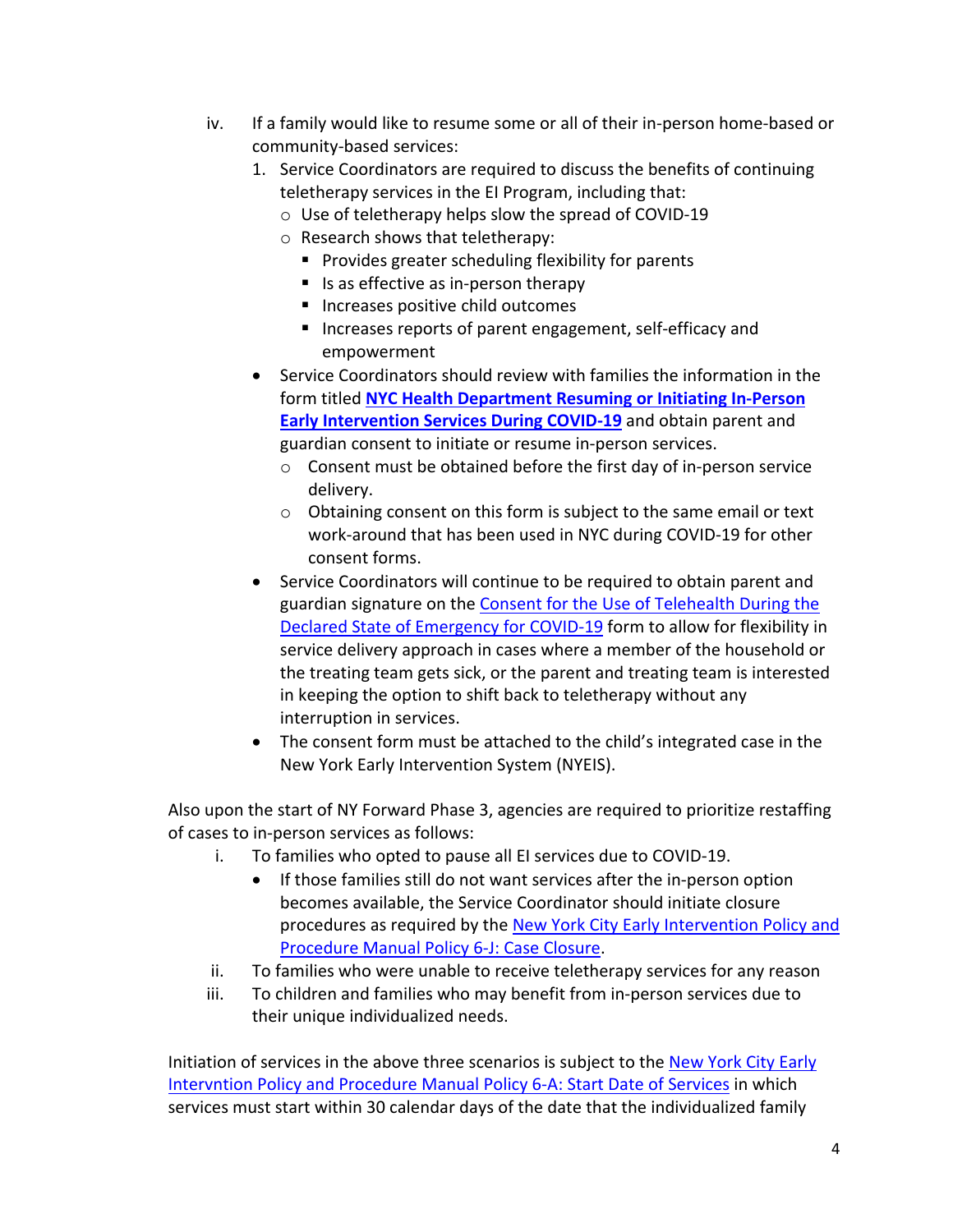service plan (IFSP) meeting was held or the parent indicated that they would like to resume in‐person services.

If a parent whose child is currently receiving teletherapy services and wants to resume in-person services, and the therapist or teacher who has been providing teletherapy is unable to provide in‐person services to the child, provider agencies should communicate with families that teletherapy services will continue until an in-person provider is located.

Regarding EI services in child care settings:

- i. The delivery of EI services is permissible once child care centers reopen.
- ii. EI providers must verify that the child care program is open and available to reinstate in‐person services.
- iii. EI providers must follow all requirements issued by the New York State Department of Health (NYSDOH) and NYC Health Department regarding the delivery of EI and other itinerant services in child care centers during COVID‐ 19.
- iv. EI providers must follow all entry screening and control protocols implemented by the child care center for stopping the spread of COVID‐19.
- 4. NY Forward Phase 4: Group Developmental Interventions
	- a. In compliance with the NYS guidance "Reopening New York: Resuming In‐Person Early Intervention Program Services" issued on June 18, 2020, group developmental intervention will resume in accordance with the requirements of the NYSDOH, NYS Office of Children and Family Services, and NYC Health Department regarding updated ratios and maximum group size requirements.
		- i. NYSDOH and NYC Health Department maximum group size requirements will be applicable to all group models in the NYC EI Program (such as Group Developmental Intervention; Group‐Developmental Intervention with 1:1 Aide; Enhanced Group Developmental Intervention; Enhanced Group Developmental Intervention with 1:1 Aide; Parent‐Child Group; Parent Support Group, etc.).
	- b. Once the NYSDOH and NYC Health Department issues revised requirements for child care, the EI Program will require each group developmental intervention provider to submit a plan to modify their group model to accommodate the new ratio and maximum group size requirements, if applicable.
	- c. NYC Health Department will produce a data report to identify all services that have been suspended due to COVID‐19, and staff will:
		- i. Unsuspend all service lines suspended after March 13, 2020
		- ii. End any home‐based lines that were created to accommodate the change of service delivery from center‐based to telehealth and are no longer necessary.
			- NYC Health Department will make appropriate accommodations for families who would like to continue with teletherapy.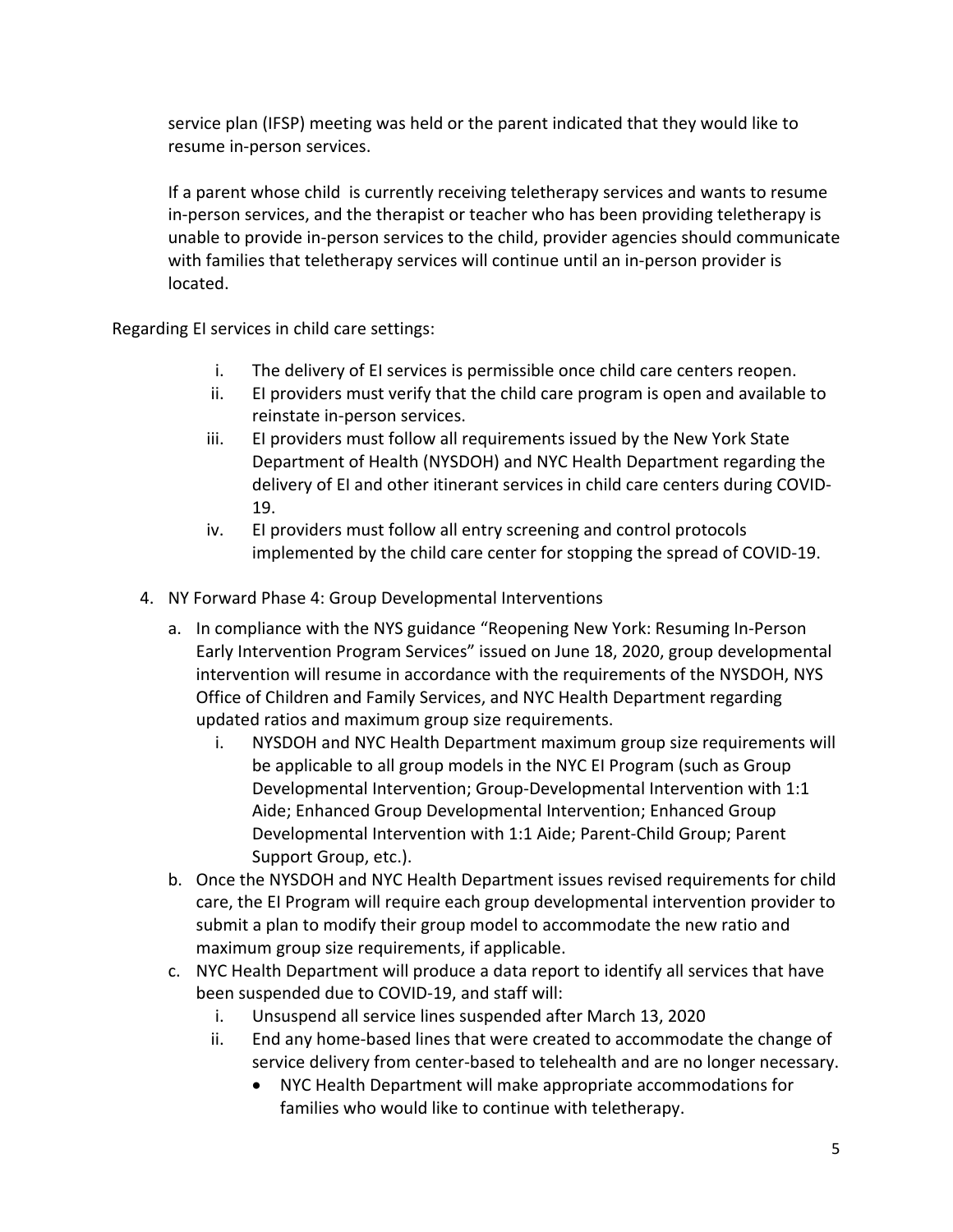### **III. Required Early Intervention Provider and Agency Health and Safety Precautions for the Reintroduction of In‐Person Services**

- 1. External Requirements: All EI providers are required to put a plan in place that complies with all guidance around physical distancing; personal protective equipment; hygiene, cleaning and disinfection; communication and signage; screening; and physical capacity limitations as described in:
	- a. The NYC Health Department's COVID‐19: RESTART Guidance for Businesses: Consult the section applicable to the NY Forward Phase in which the provider is initiating or resuming in‐person services or general operations.
	- b. The NYSDOH's Interim Advisory for In‐Person Special Education Services and Instruction During the COVID‐19 Public Health Emergency (June 8 ,2020)
	- c. The NYSDOH's Child Care and Day Camp Programs Guidelines
	- d. The NYC Health Department's COVID‐19: Safety and Health Guidance for NYC Health Department Staff and Providers Who Perform Home Visits
- 2. EI‐Specific Components
	- a. Face Covering Requirements
		- i. EI therapists and teachers must wear a face covering during the entire course of EI service delivery.
		- ii. Therapists and teachers may use alternate face coverings (such as face shields that are transparent at or around the mouth) for therapies or interventions that require visualization of the movement of the lips and mouth (for example, speech therapy). These alternate coverings may also be used for children (for example, hearing impaired) who benefit from being able to see more of the therapist or teacher's face.
		- iii. Everyone who will be part of the session and is over the age of 2 years must wear a face covering if they can medically tolerate one.
		- iv. The child who is receiving EI services is not required to wear a face covering during sessions.
	- b. Physical Distancing
		- i. EI services require that therapists and teachers interact with children and families in close proximity, making physical distancing difficult or impossible to maintain.
		- ii. Anyone who is not participating in the session, group or office visit must maintain at least 6 feet of physical distance.
		- iii. Make sure that child, caregiver and staff groupings are as static as possible by having the same group or individuals consistently interact with the same therapist or teacher.
			- Provider must maintain a staffing plan that does not require employees to "float" between different classrooms or groups of children, unless such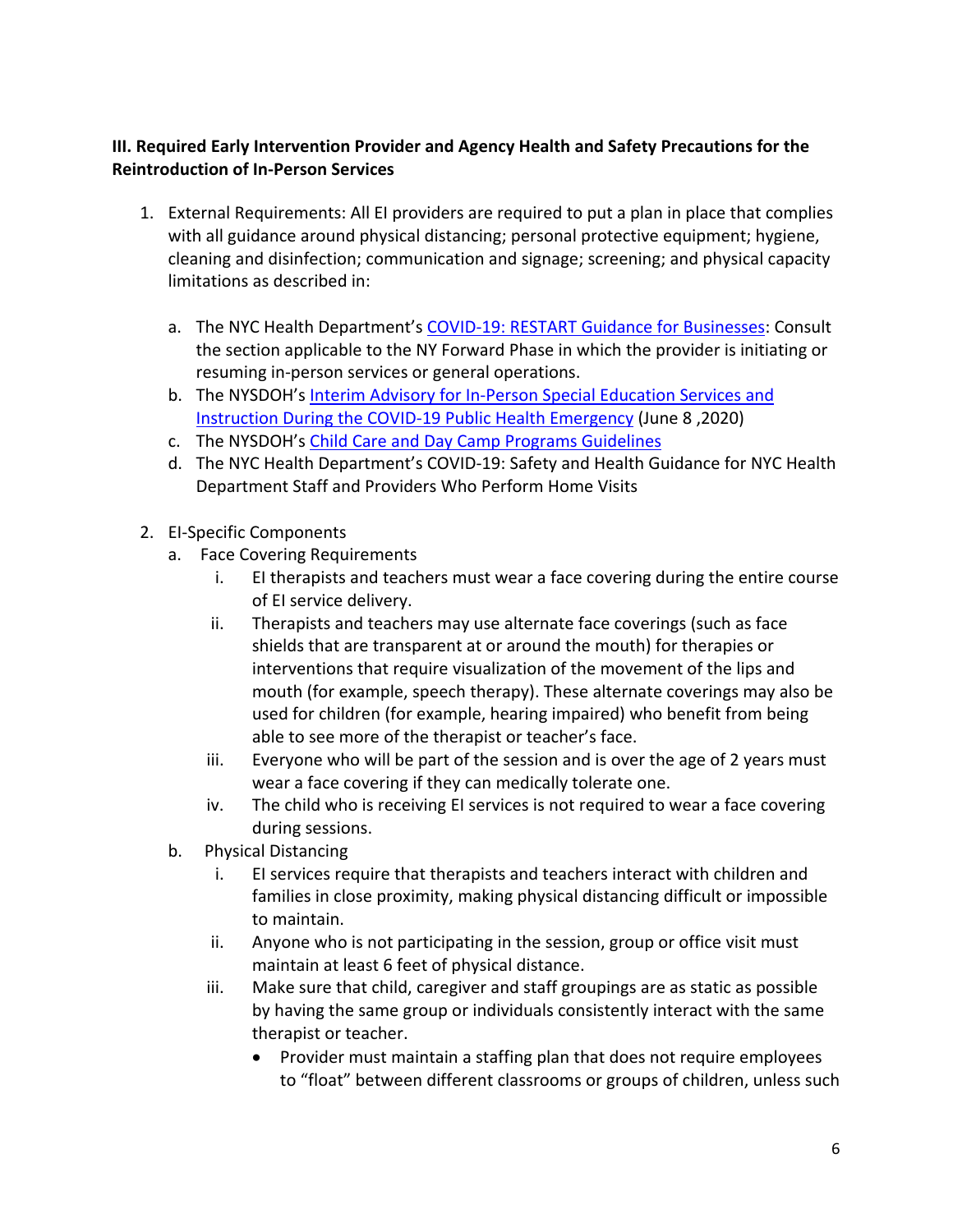rotation is necessary to safely supervise the children due to unforeseen circumstances (such as staff absence).

- If there is time allocated for children to rest during the day (for example, naptime), the provider should place children at least 6 feet apart and head-to-toe for the duration of rest, when possible.
- iv. Follow appropriate physical distancing requirements, including posting physical distancing markers using tape or signs that denote 6 feet of spacing between locations that are commonly used and other applicable areas. Limit the size of gatherings, support healthy hand hygiene, and restrict nonessential visitors, volunteers, and activities involving other groups at the same time.
- c. Healthy Hand Hygiene Before, During and After Any EI Session
	- i. All EI providers, regardless of settings, must work to reinforce and put plans in place to make sure that:
		- All parents, caregivers and children participating in the session wash their hands for at least 20 seconds using soap and water before and after the session and upon entry into a center-based or facility location.
		- All therapists and teachers wash their hands for 20 seconds using soap and water or use an alcohol‐based hand sanitizer that is at least 60% alcohol before and after each session.
			- o It is recommended that therapists and teachers who practice more hands‐on therapeutic approaches put on gloves and leave them on for the entire session.
				- $\blacksquare$  If gloves must be replaced for some reason during the session (for example, contact with stool or excessive body fluids such as saliva, mucus, vomit or urine), remove them, wash hands as described above, and put on a new pair of gloves.
				- Leave gloves on until the end of the session. Remove by grasping the inside of the wrist end and pulling inside‐out over your fingers, then discard into a plastic bag or lined trash can. Use alcohol‐based hand sanitizer containing at least 60% alcohol or wash hands with soap and water for 20 seconds after removing gloves.
				- Please note that wearing gloves does not take the place of thorough hand‐washing.
- d. Use of Toys and Other Materials
	- i. Home-based and community-based settings:
		- The practice of bringing toys or other materials into multiple homes and community‐based settings during in‐person EI service delivery has the potential to spread COVID‐19 or other viral or bacterial infections. Therefore, until further notice, it is prohibited to bring materials and toys from outside into home‐based and community‐based settings.
		- Eliminating the practice of bringing toys and other materials into home‐ based and community‐based settings aligns with best practices in EI service delivery. Furthermore, teletherapy has demonstrated that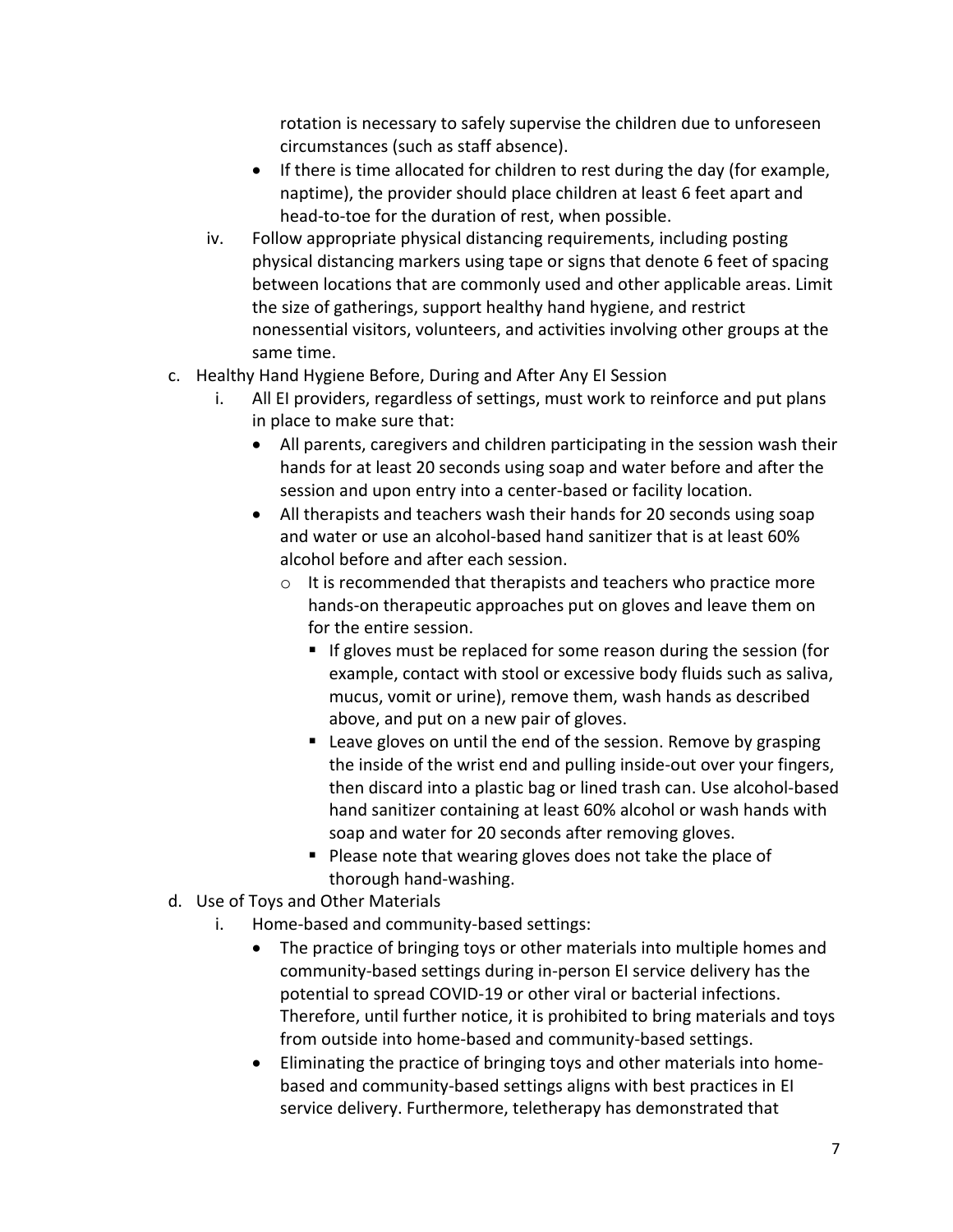providers can successfully use the materials, toys and objects already in a family's home for therapeutic purposes during a session. See **NYC Department of Health Using Materials Found in the Home/Community During Early Intervention Sessions by Developmental Milestone (Forthcoming)** to support therapists and teachers who have not yet made this transition, or have questions about this best practice.

- ii. Center and Facility‐Based Settings
	- These settings should follow the NYC Health Department's COVID‐19: General Guidance for Cleaning and Disinfection for Non‐Health Care Settings.
- e. Increased Cleaning, Disinfecting and Ventilation
	- i. Providers must adhere to guidelines from the CDC, NYSDOH and NYC Health Department with regard to:
		- Cleaning frequently touched surfaces within the center (such as equipment, door handles, sink handles and drinking fountains) at least daily, and cleaning shared objects between uses
		- Eliminating materials from use that cannot be disinfected
	- ii. Providers must ensure ventilation systems operate properly and increase circulation of outdoor air as much as possible
	- iii. Providers must flush all faucets prior to operation (five to 10 days) for at least 10 minutes. See the NYC Health Department's Guidance for Returning Building Water Systems to Service After Prolonged Shutdown.
- f. Required Screening Protocols: Regardless of the setting, all EI providers must have plans to ensure that:
	- i. Therapists, teachers, families and staff implement ongoing self‐screening prior to the session to determine whether they or anyone else who intends to participate in the session:
		- Has COVID-19 symptoms, such as fever, cough, shortness of breath or difficulty breathing, chills, muscle pain, sore throat, new loss of taste or smell, etc.
		- Has tested positive for COVID-19 in the past 14 days
		- Has been told by a health care provider or the NYC Test & Trace Corps to remain home due to being exposed to COVID‐19
			- o If the answer to any of these questions is YES, the sessions should be rescheduled at least 14 days out or those sessions can be delivered via teletherapy (if the parent or guardian has signed consent for the use of teletherapy).
			- o It is critical to continue obtaining parent and guardian signature on the Consent for the Use of Telehealth During the Declared State of Emergency for COVID-19 to allow for flexibility in cases where a member of the household or the treating team becomes sick, or the parent and treating team is interested in keeping the option to shift back to teletherapy seamlessly.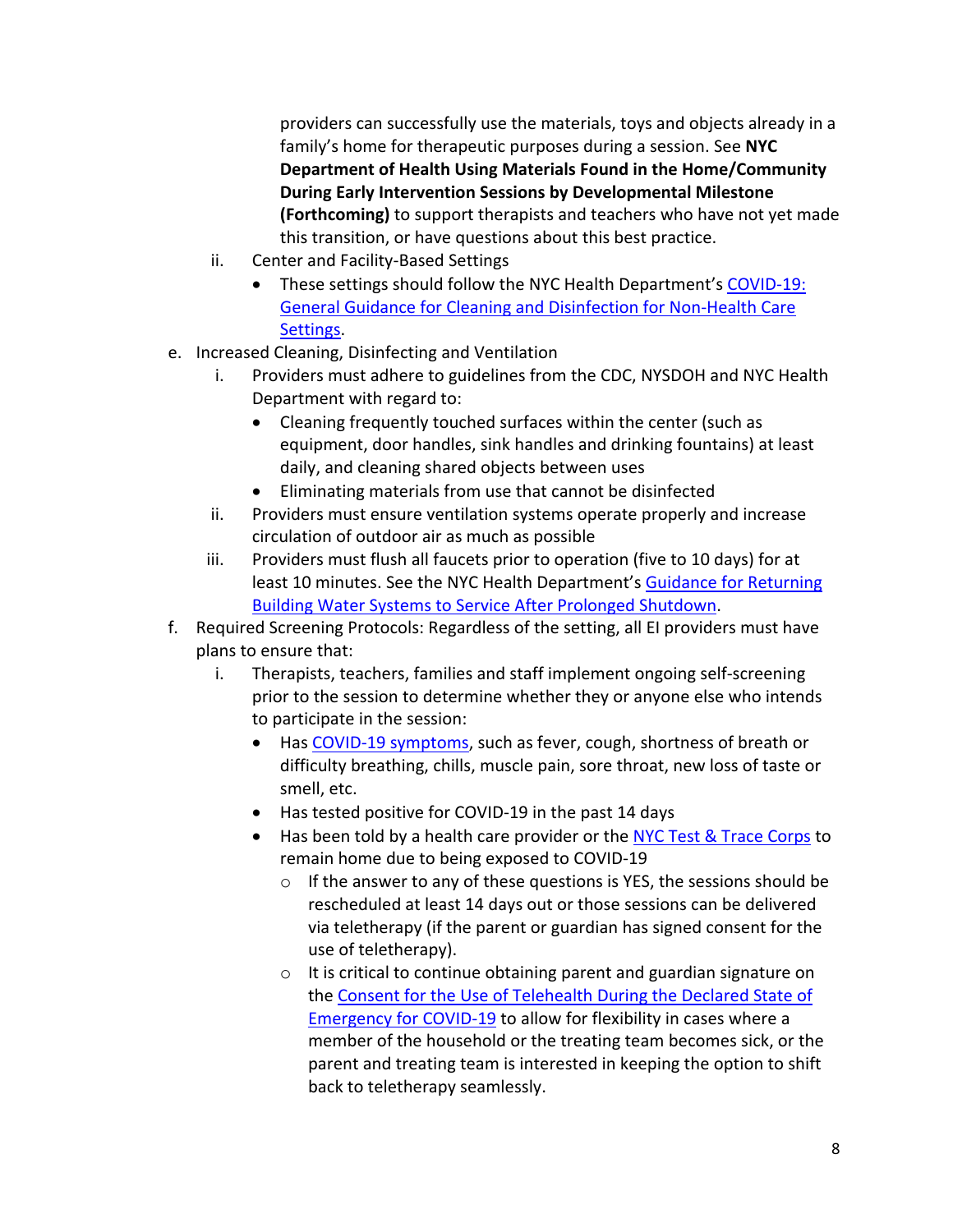- o If a child is sent home due to concerns about COVID‐19 or home‐ based sessions are cancelled, the center or therapist should call the family the night before services are scheduled to restart to confirm that it is safe to resume.
- ii. On the day of the visit, before the therapist or teacher enters the home or as part of a coordinated facility intake process, determine whether the child or anyone in the household:
	- Has a fever, cough, shortness of breath or difficulty breathing, chills, muscle pain, sore throat, new loss of taste or smell, etc.
	- Has tested positive for COVID‐19 in the past 14 days
	- Has been told by their health care provider or the NYC Test & Trace Corps to remain home due to being exposed to COVID‐19
		- $\circ$  If the answer to any of these questions is YES, the sessions should be rescheduled at least 14 days out, or delivered via teletherapy if the parent or guardian has signed consent for the use of teletherapy.
		- o It is critical to continue obtaining parent and guardian signature on the Consent for the Use of Telehealth During the Declared State of Emergency for COVID‐19 form to allow for flexibility in service delivery approach in cases where a member of the household or the treating team becomes sick, or the parent and treating team is interested in keeping the option to shift back to teletherapy seamlessly.
		- o If a child is sent home due to concerns about COVID‐19 or home‐ based sessions are cancelled, the center or therapist should call the family the night before services are scheduled to restart to confirm that it is safe to resume.

### **IV. IFSP Meetings**

- 1. NYC Health Department will not initiate in‐person IFSP meetings before NY Forward Phase 4. However, at this time, an exact date has not yet been established.
- 2. When in‐person IFSP meetings resume, the following precautions will be utilized by NYC Health Department staff until such time when COVID‐19 infections are no longer a concern:
	- a. While COVID‐19 infection remains a concern, in‐person IFSP meetings will be limited to those cases where a teleconference or videoconference is not possible or appropriate.
	- b. Early Intervention Official Designees (EIODs) will not travel to provider sites to convene IFSP meetings, and in‐person meetings will be convened at the NYC Health Department regional offices.
	- c. As per the NYS EI Regulations 69‐4.11, the following required participants will be authorized to attend in person: parent or guardian, EIOD, Service Coordinator.
		- i. Other IFSP team members will participate by phone or videoconference.